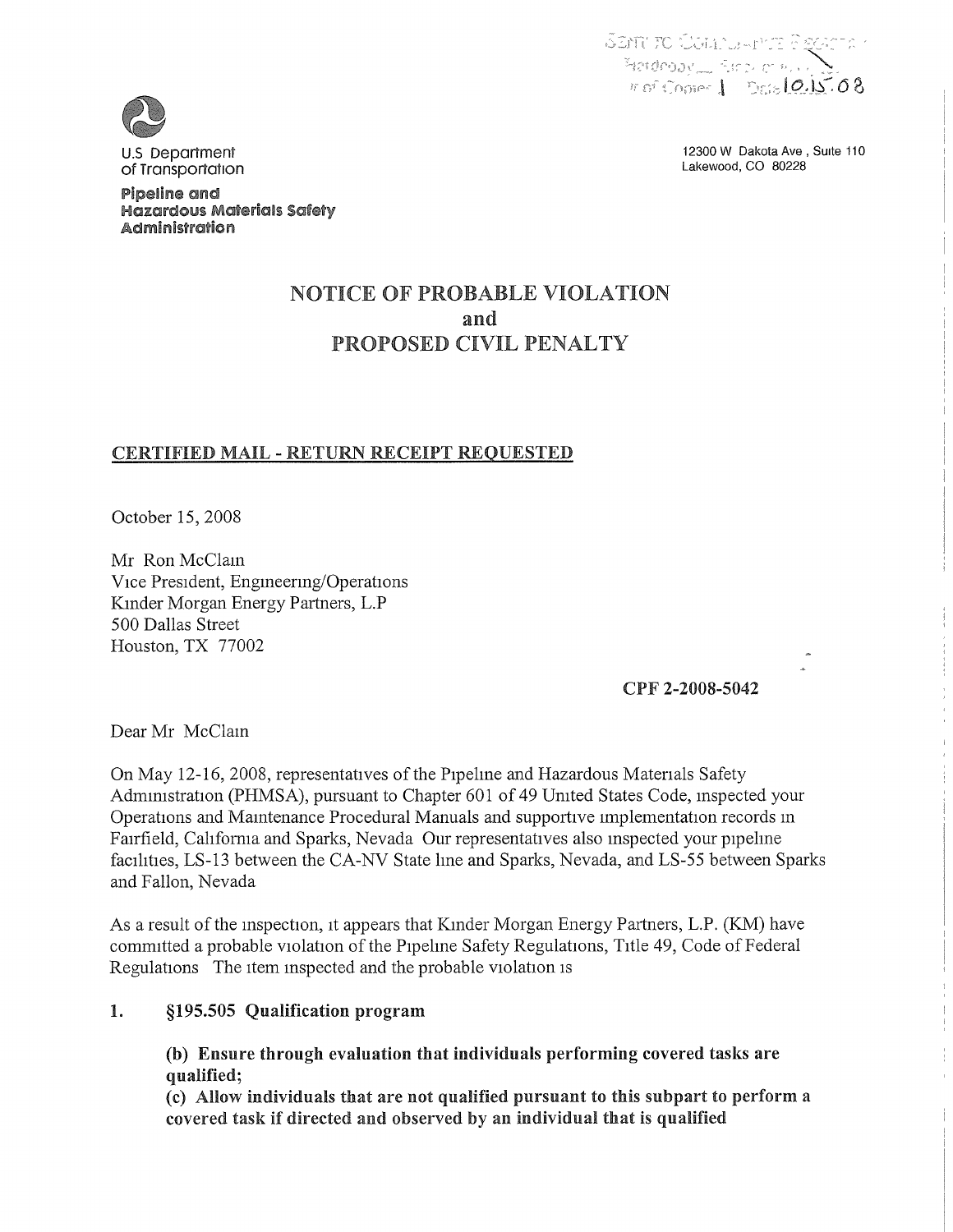Kinder Morgan Energy Partners, L P did not use qualified personnel to conduct a key covered task Right-of-Way {ROW) inspection is a covered task Kinder Morgan is usmg aerial surveillance to mspect its ROW, therefore the pilot or individual inspecting the ROW needs to be quahfied or be directed and observed by an individual who is quahfied The pilot, Mr Roderick Shannon, was inspecting the ROW alone and his quahfication expired on 12/31/2007, Mr Shannon contmued his inspections KM pipehne facihties from January to May 2008

The ISNETWORLD OQ Report supphed by Kinder Morgan shows Mr Shannon was qualified on 10/15/2004 and his quahfication expired on 12/31/2007 Also, Mr Shannon's aerial reports supphed by Kinder Morgan indicate he continued unquahfied ROW inspections from 1/9/2008 to 5/12/2008 The report for 5/12/2008 was not available at the time of this inspection, but we were informed that a ROW patrol was done that day

Kinder Morgan's contractor, Mr Shannon, inspected the following pipehnes dunng the period when he was not properly quahfied per Federal regulations

| Line    |               |               | Number of Inspections |
|---------|---------------|---------------|-----------------------|
| Section | From          | To            | wo/OO                 |
| -11     | Rocklin CA    | Colfax CA     | 15                    |
| 12      | Colfax CA     | CA-NV Line    | 15                    |
| 13      | CA-NV Line    | Reno Terminal | 15                    |
| 55      | Reno Terminal | Fallon        |                       |

We understand that the personnel conducting ROW patrols were requalified shortly after our inspection

## Proposed Civil Penalty

Under 49 United States Code, § 60122, you are subject to a civil penalty not to exceed \$100,000 for each violation for each day the violation persists up to a maximum of \$1, 000, 000 for any related series of violations The Comphance Officer has reviewed the circumstances and supporting documentation involved in the above probable violation and has recommended that you be prehminarily assessed a civil penalty of \$35, 000 00 as follows

| Item number | PENALTY     |
|-------------|-------------|
|             | \$35,000 00 |

### Response to this Notice

Enclosed as part of this Notice is a document entitled Response Options for Pipeline Operators in Compliance Proceedings. Please refer to this document and note the response options Be advised that all material you submit in response to this enforcement action is subject to being made publicly available If you beheve that any portion of your responsive material quahfies for confidential treatment under 5 U S C 552{b), along with the complete origmal document you